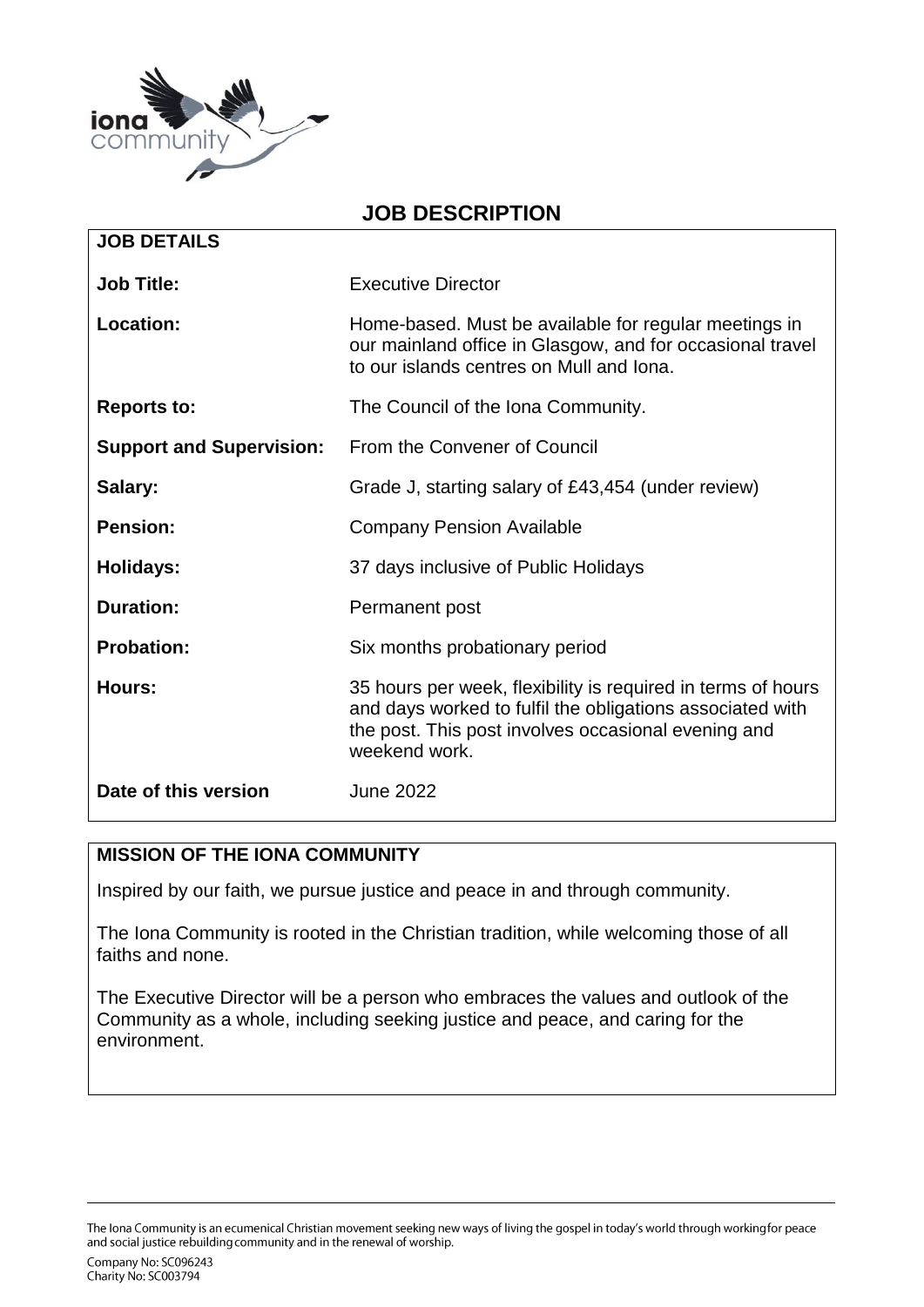

### **JOB PURPOSE**

To work collaboratively with the Leader in developing the strategic vision and direction of the Community's work and witness. In particular, to develop and implement its strategic objectives.

To develop the business potential of the Community and provide strategic planning for its commercial activities; to assist the Council of the Community in fulfilling its governance duties; to lead, manage and support staff; to deliver measurable outcomes.

# **KEY RESPONSBILITIES**

# **Strategic and Business Direction and Development**

- To work collaboratively with the Leader and Council in implementing the Community's strategic objectives.
- To support the Community Resources Committee of Council
- To direct any capital projects for the Iona Community (including e.g. the MacLeod Centre development)
- To develop and implement commercial and business planning to ensure the longterm viability of the Iona Community
- To ensure the implementation and regular evaluation of the Community's Strategic Plan.
- To oversee and ensure the annual review and update of all departmental Business Plans.
- To provide strategic planning for the Community's commercial activities: Iona Abbey, the Iona Community Shop, Camas Outdoor Centre, Wild Goose Publications, Wild Goose Resource Group
- To provide a human resources lead, and to manage and develop the staffing complement in accordance with requirements of the Strategic Plan.
- To devise and oversee a training plan for all staff to ensure the staff team is adequately resourced, supported and fulfilled
- To oversee implementation of all policies, including environmental sustainability.

# **Finance**

- To hold overall responsibility for the finances and budgeting of the Iona Community, in consultation with the Leader, the Accountant and the Finance & Compliance Manager
- To be responsible for ensuring that the Council has the up-to-date information to fulfil its duties to ensure sound financial health of the charity, with systems in place to optimize financial sustainability and accountability
- To provide regular reports and advice to the Community Resources Committee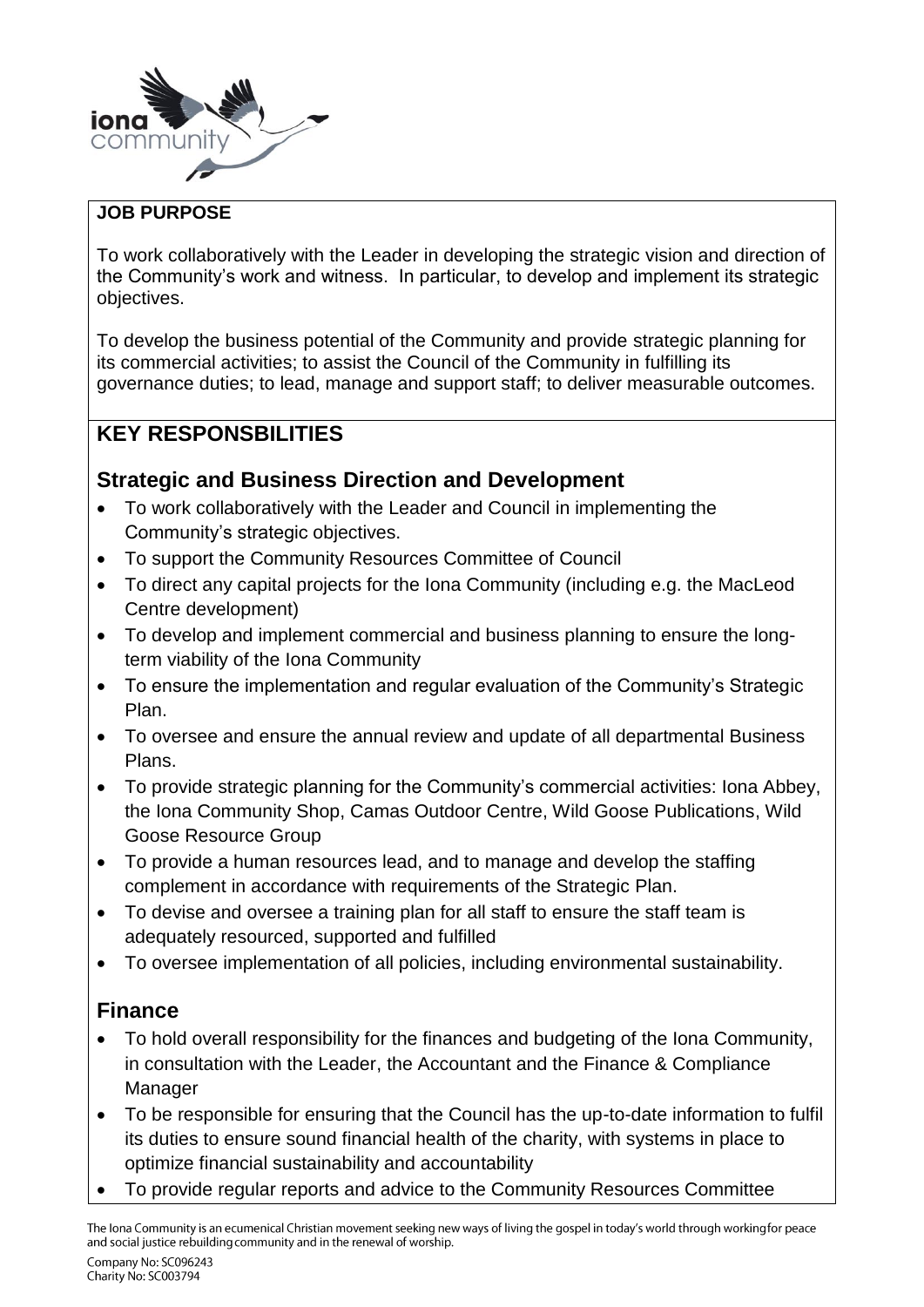

To provide strategic management for all the Community's properties and estate

# **Fundraising and Marketing**

- To develop and implement a Finance and Fundraising strategy for the Iona Community, building on previous successful fundraising appeals, and overseeing donor support
- To develop and oversee a Marketing Plan for the Iona Community across all media

## **Governance and Compliance**

- To attend Council meetings and provide reports as required
- To ensure that a risk register is maintained and reviewed regularly by Trustees
- To attend meetings of the Community Resources Committee
- To meet regularly with the Leader and other senior staff
- To manage staff, where designated, in line with Iona Community policies
- To comply with all Iona Community policies and procedures

## **SUPERVISION AND BUDGET RESPONSIBILITY**

- The Executive Director has line-management responsibilities for senior staff within their operational area, including the professional and pastoral wellbeing of staff.
- The Iona Community will provide external supervision for the Executive Director and the details of this will be mutually agreed.
- The Executive Director shares budgetary responsibility with the Leader for an annual revenue budget of £1.4 million and any capital appeals

## **LEVEL OF AUTONOMY AND DECISION-MAKING**

The work is largely self-directed, influenced by the direction of the strategic and business planning of the organisation, and by work generated by the Council. Most decisions within the area of remit are taken without referral; however, any issues that fall out with the agreed procedures are referred to the Convener of Council for discussion.

This document will be reviewed on an annual basis at the time of the annual professional development process, or within six months of appointment, or as a result of a change in strategic direction, or as a result of a team/operational requirement.

This is not an exhaustive list of tasks and the Executive Director will carry out such duties as are consistent with the overall purpose of the role.

The Iona Community is an ecumenical Christian movement seeking new ways of living the gospel in today's world through working for peace and social justice rebuilding community and in the renewal of worship.